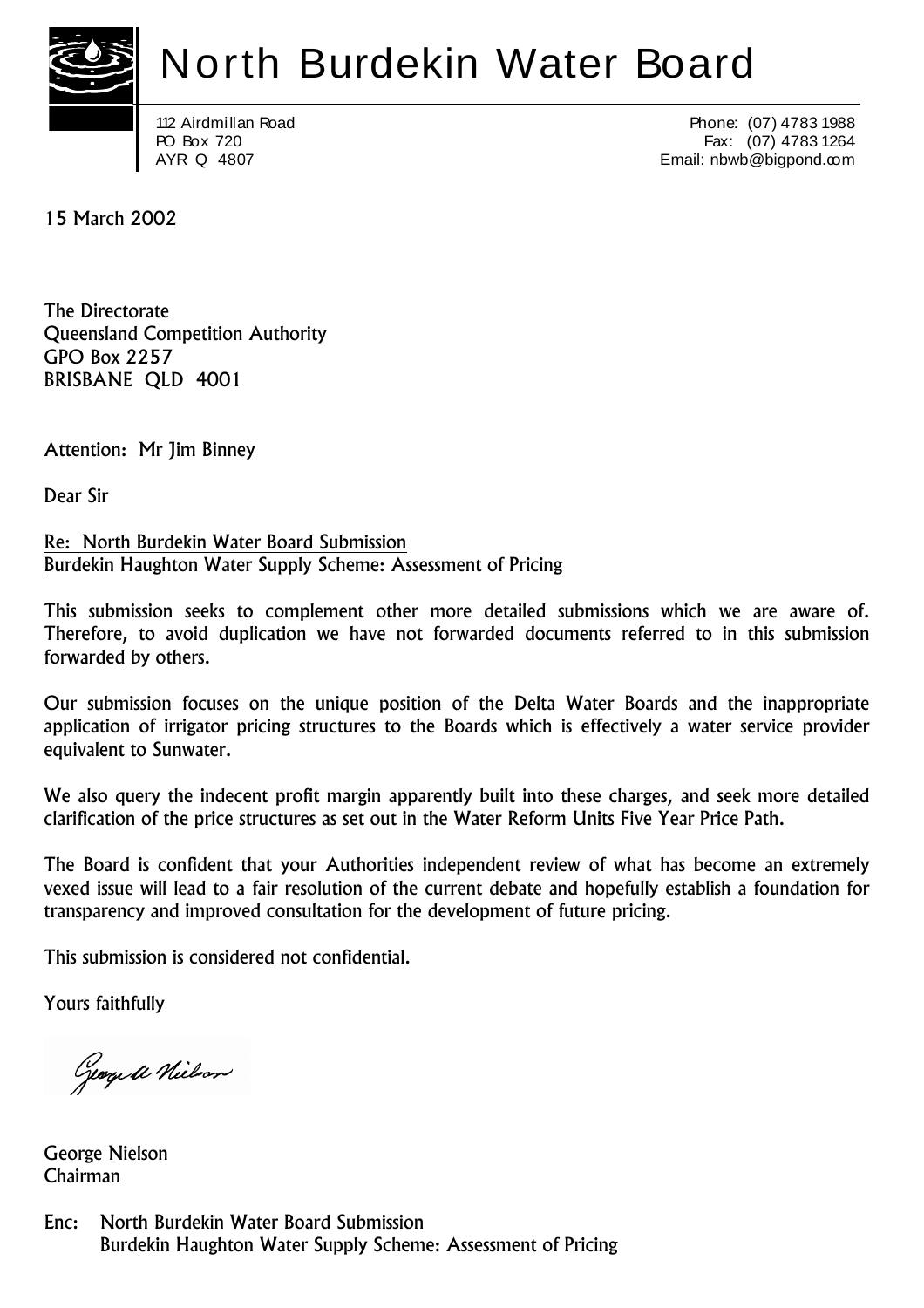### North Burdekin Water Board

## Submission to the Queensland Competition Authority

## Burdekin Haughton Supply Scheme

# Assessment of Pricing Matters

Submitted March 15th, 2002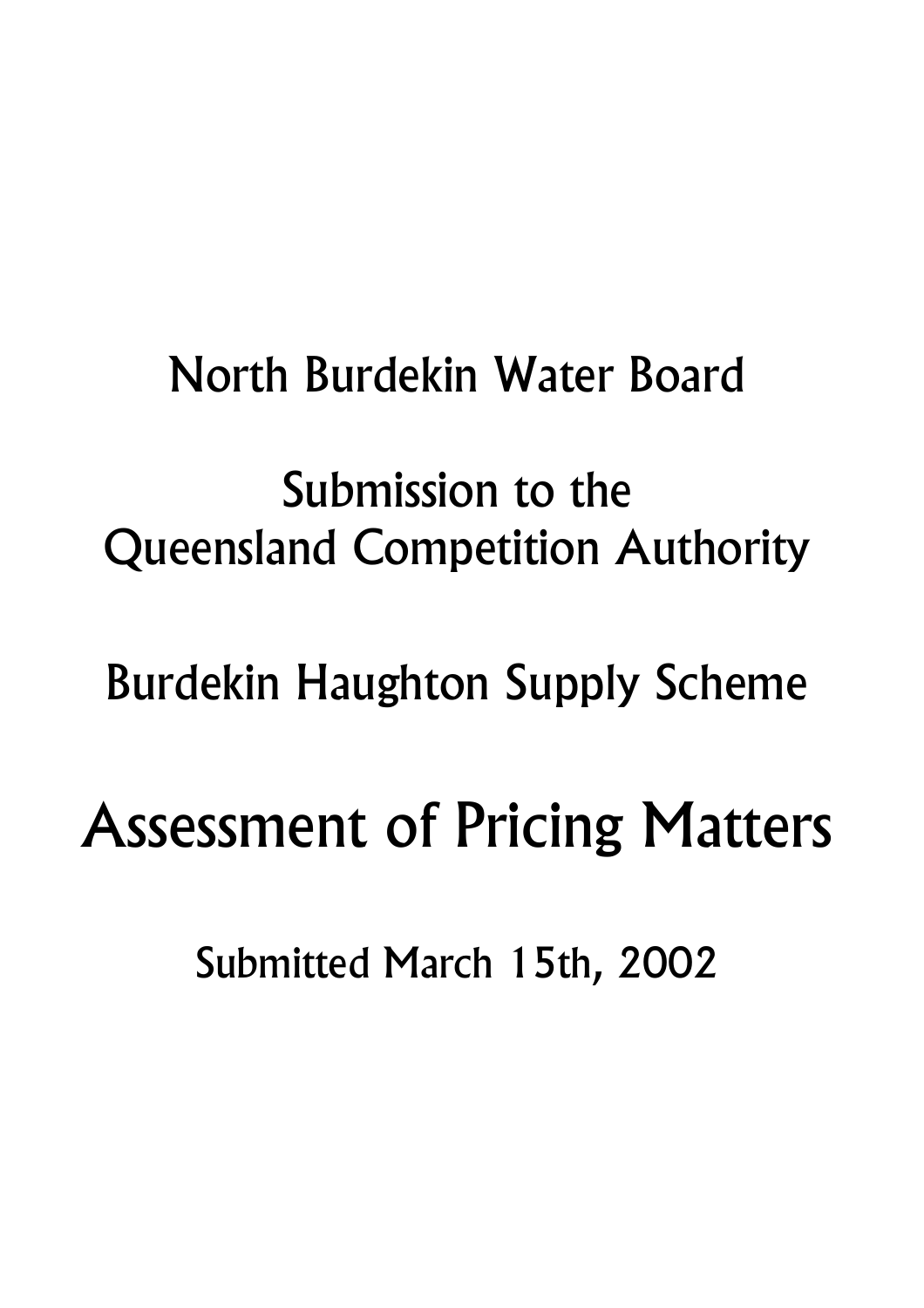#### North Burdekin Water Board Submission to the Queensland Competition Authority Re: Burdekin Haughton Water Supply Scheme Assessment of Pricing Matters: Submitted March 15th, 2002

#### North Burdekin Water Board Background:

The North Burdekin Water Board was formed in 1965 to artificially replenish the Burdekin delta groundwater resource underlying the then assigned areas of Kalamia and Pioneer sugar mills.

At the time, the concept of recharge on the scale envisaged was unique in Australia as was the selffunding and local management aspects of the proposal.

Today the Board remains an autonomous statutory groundwater resource management authority, responsible for the economic and environmentally sustainable management of the groundwater resource within the Board's proclaimed area.

The Board operates on a user-pays cost recovery basis spending some \$3 million dollars annually to replenish and manage the aquifer.

By far the bulk of revenue is raised from the sugar industry by way of a compulsory area rate per hectare of land assigned to the growing of sugar cane. Mills contribute by way of agreement negotiated annually usually equating to 50% of caneland area revenue. Growers of other crops pay the same area rate as for cane on the area cultivated.

The success of the Board's operation over the past 36 years can be gauged by consideration of the following statistics.

In 1965 the Board took control of an aquifer in severe danger of wholesale degradation and possibly total failure.

At that time, the area was producing 908, 000 tonnes off 11, 700 hectares. Today we have a relatively healthy aquifer and in recent times the area has produced 2.67 million tonnes of cane off 22, 500 hectares.

In short, the supplemented aquifer now has the demonstrated potential to service double the area with adequate water, yielding a three fold increase in production.

In general terms, the mechanisms which the Board employs to ensure the sustainability of the aquifer are as follows:

- $\Diamond$  Direct recharge of the aquifer through artificially constructed soakage pits, where water pumped from the river is diverted into these pits and percolates into the aquifer.
- $\Diamond$  Recharge through the bed and banks of natural watercourses, which form a large part of the Board's distribution system.
- $\Diamond$  Direct supply of water to irrigator's, thereby conserving groundwater and lessening the need for artificial replenishment.

The Board holds a total river allocation of 156, 000 megalitres, 45, 000 megalitres of which is subject to the riparian river rate. It is in relation to this portion of our allocation that I write in support of the Burdekin Area Irrigators contention that Sunwater charges should reflect only the efficient cost of supply ie, operations, maintenance and refurbishment.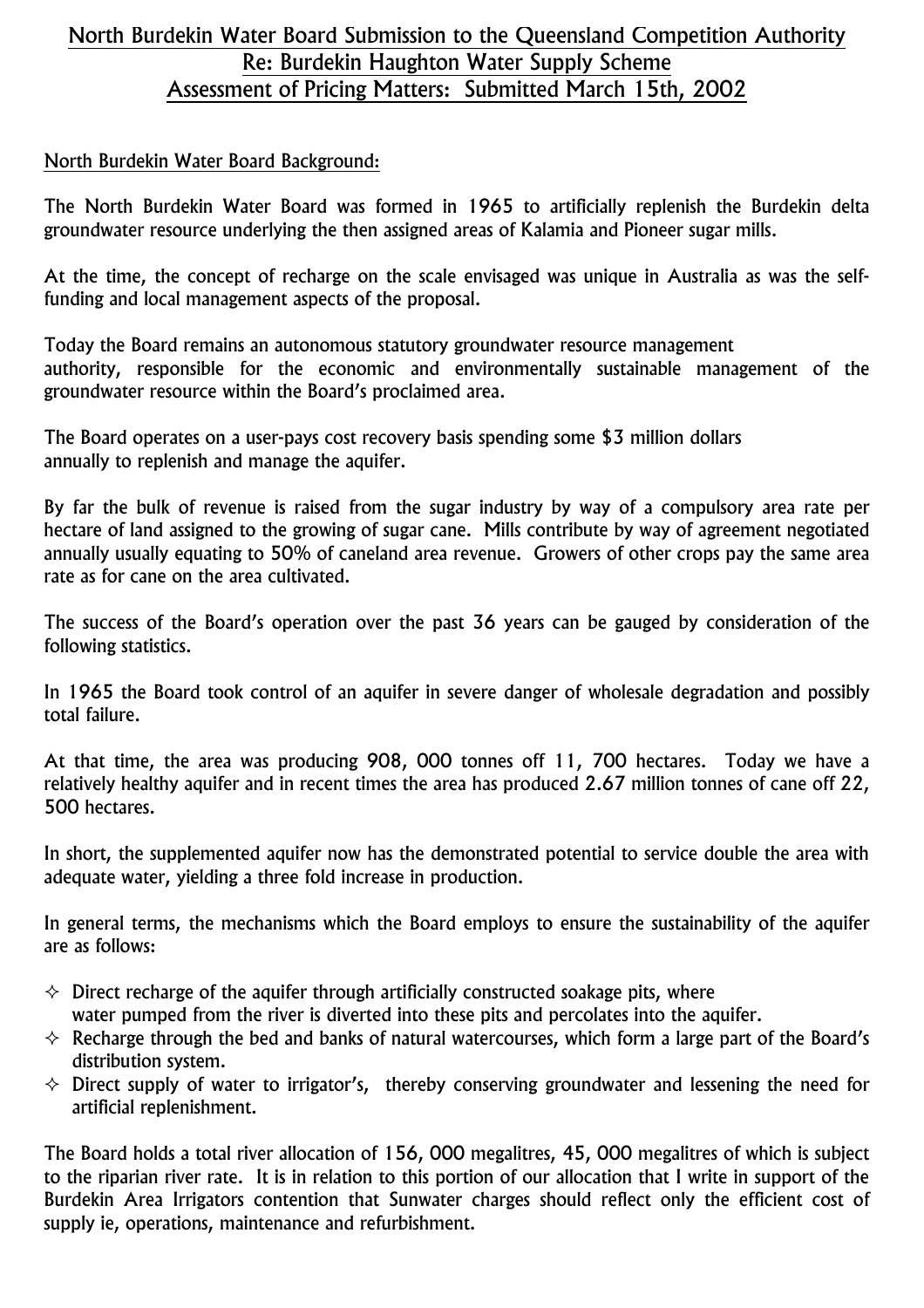In summary, the Boards function is one of irrigation supplier to some 22, 000 hectares of irrigated sugar land, with the overriding responsibility of sustainable management of the groundwater resource.

For the past thirty-seven years the Board has discharged these responsibilities on a cost recovery only basis. Consequently we feel well qualified to contribute to the current debate.

#### North Burdekin Water Board - Service Provider Equivalent of Sunwater

When making your assessment of this issue we would ask that the Queensland Competition Authority take account of the fact that this Board in discharging its statutory obligations is effectively a primary supplier of irrigation water to a designated irrigation area and in doing so performs an exactly similar function to Sunwater.

Under the principles of Competition Policy it would seem reasonable that the cost of river water to the Burdekin Delta Water Boards should be same as that incurred by Sunwater, presumably the cost of supply.

Over the years we have been frustrated in our efforts to determine what component of the riparian river rate is an actual cost to Sunwater and its precedents.

The Board therefore welcomes the Queensland Government initiative in directing the Queensland Competition Authority to conduct an independent review of pricing issues as they relate to irrigation in the Burdekin.

We are confident that the Price Path premiums of 187% of the Water Reform Units estimates of full cost recovery cannot be justified if the principles of Competition Policy are fairly applied.

#### Local Management Model versus Sunwater

The Burdekin Interim Local Management Committee (BILMC) engaged consultants Marsden Jacobs to develop a model for local management. This action was taken largely out of a sense of frustration with the lack of meaningful consultation with water users in the development of the Water Reform Units Price Path.

This report identified a commercially viable price of less that \$3.00 per megalitre for nominal allocation of river water, substantially less that the \$11.72 per megalitre set out in the Five Year Price Path.

While the government has for the time being put the prospect of local Management on hold, members of the BILMC remain committed to the concept, believing this option to hold the greatest potential to achieve and maintain cost efficiencies.

The Board strongly believes that while Local Management can be demonstrated to be a viable option it is incumbent on Sunwater to deliver competitive pricing.

It is our serious contention that 187% of efficient cost recovery or worse still almost 400% using Marsden Jacobs figures does not demonstrate a willingness to compete commercially, rather in the absence of more detail it would appear to be the most flagrant abuse of a monopoly situation.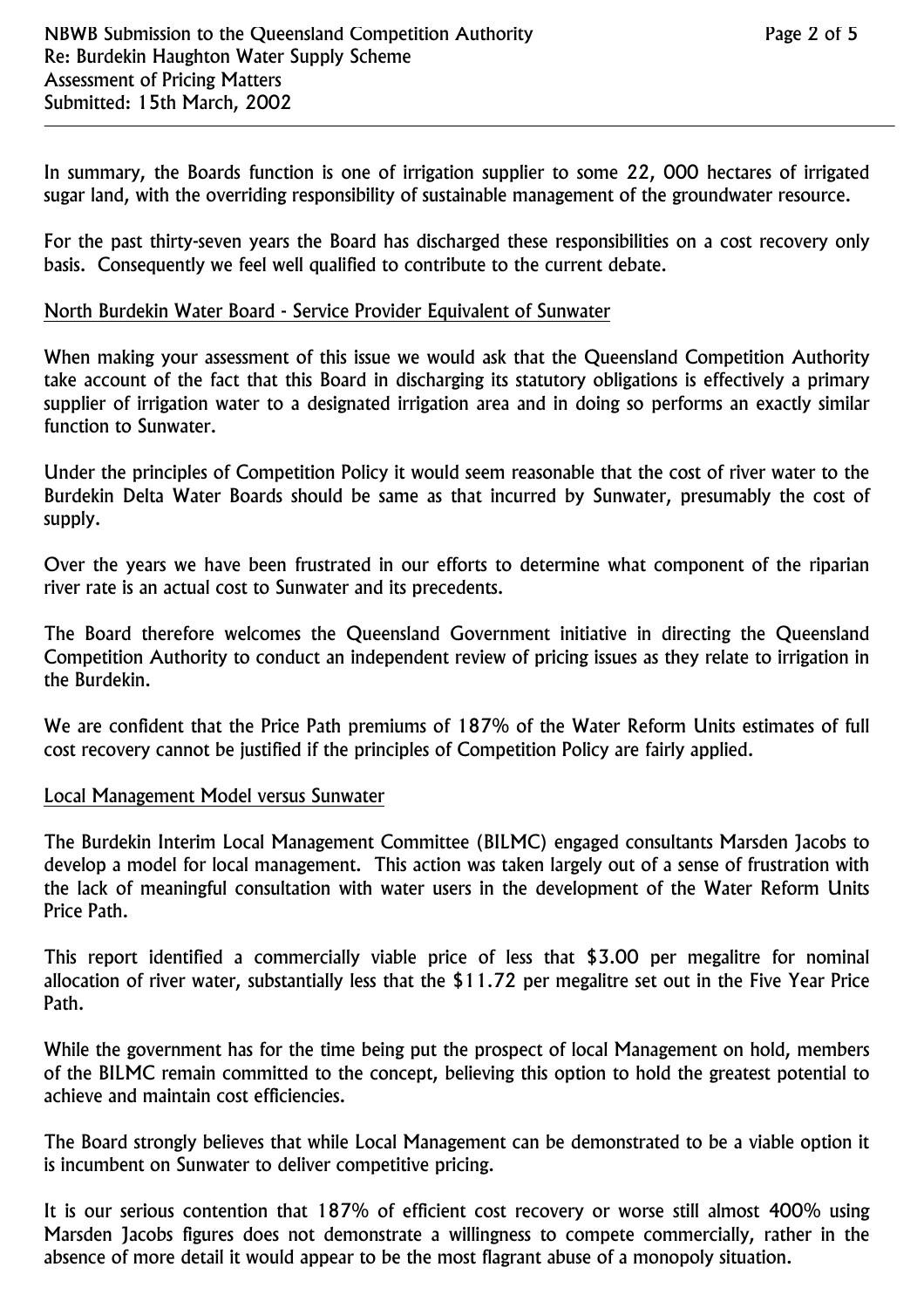I hasten to add if absolute transparency and accountability can be achieved under a corporate government entity then Local Management will cease to be an issue.

In the absence of more detail we can only assume that the exorbitant margins over efficient cost recovery can only relate to either a rate of return on the capital cost of the scheme or a premium based on a perceived capacity to pay or perhaps a combination of both.

#### Rate of Return

With regard to Sunwater achieving a rate of return on capital invested in the scheme, we would make the following points:

 $\diamond$  One of the fundamental objectives of COAG & NCP water reform is to achieve transparent and accountable cost structures.

If such a return is incorporated in the price as it exists today then the inclusion is totally inappropriate as neither this Board nor any other member organisations of the Burdekin ILMC were advised that this was to be the case.

 $\diamond$  We have thoroughly researched our files from March 1997 when the Burdekin Interim Local Management Committee first met through to the adoption by the Queensland Government of the five year Price Path and we can find no reference to a rate of return being a component of the suggested price structures. On the contrary in a paper presented to the ILMC entitled "Water Reform - Making the Most of the Opportunity" the opening page - Major Objectives it is clearly stated, "That revenues will, where practical, cover scheme operations, maintenance, and refurbishment costs by the year 2001. The requirement to achieve this is MANDATORY." This point is further reinforced in a letter from Mr Steve Edwell, Water Reform Unit to Mr Russ McNee, Chairman Burdekin ILMC.

The letter is dated June 6th, 2000 and states in the opening paragraph, "You would be aware, the Water Reform Unit has given a commitment to meet with the ILMC's to discuss cost recovery price paths. To ensure long term financial sustainability, irrigation schemes are required to reach lower bound cost recovery (operating, maintenance, refurbishment and miscellaneous cots) by 2004 at the latest."

 $\diamond$  If in the future subject to proper consultation it is agreed that a rate of return is appropriate, then this Board would contend that bulk water pricing for river supply should be based on the operation of the Burdekin Falls Dam and Clare Weir. The positive rate of return component should be clearly defined both in terms of the percentage sought and the infrastructure investment it applies to.

In the case of bulk supply pricing in the river, the rate of return to the State can only be reasonably applied to state funded infrastructure required to deliver water in the river, ie., excluding the Commonwealth contribution towards the construction of the Burdekin Falls Dam which is described as a "written off cost" in the 1992 Industry Commission Inquiry.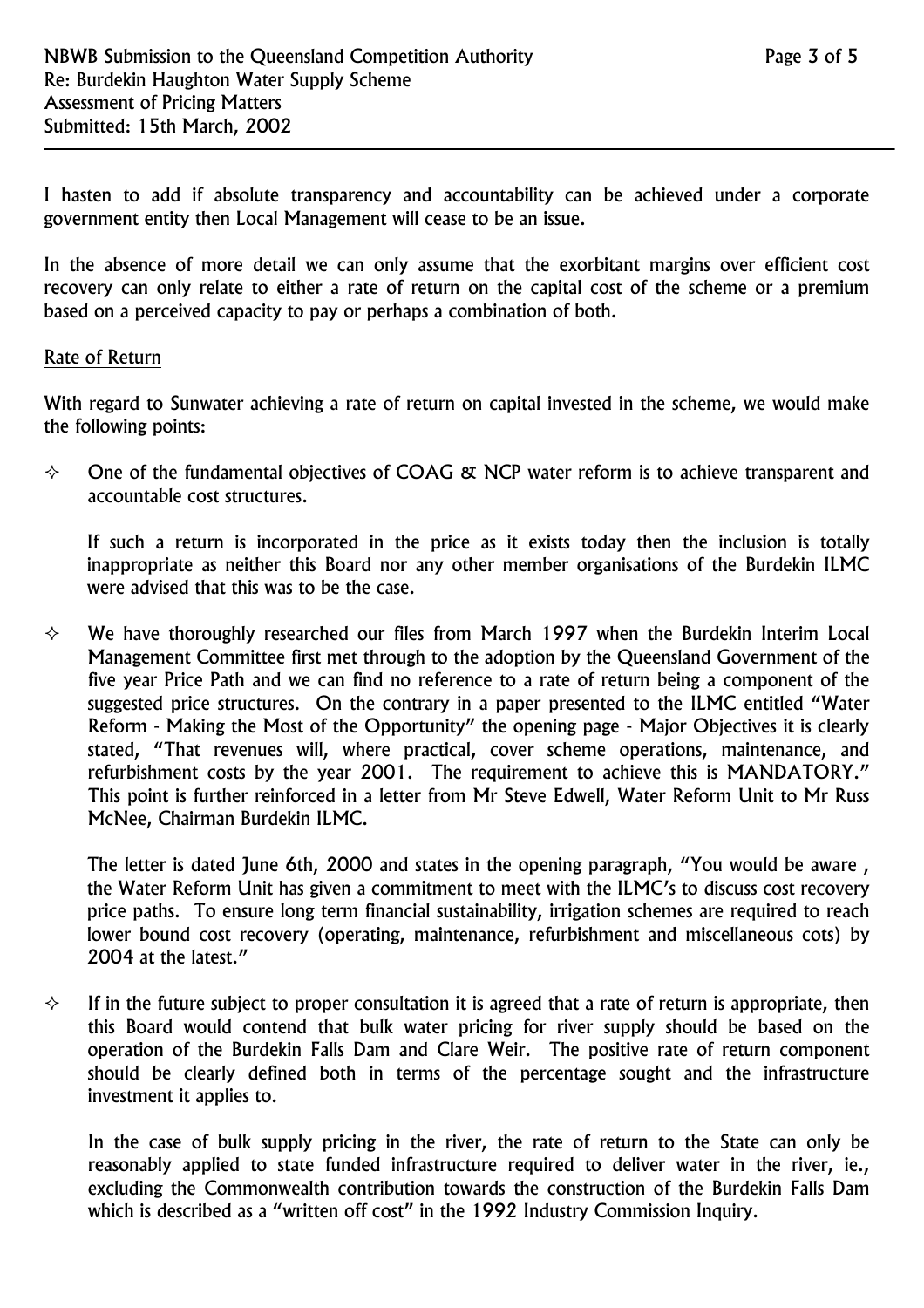#### Capacity to Pay

Over 95% of the irrigated land in the Board area is under sugar cane. This industry is under severe pressure from protectionist policies employed by the EEC and USA and the massive increase in sugar production achieved by Brazil in recent years. Margins are wafer thin and will remain so for the foreseeable future. Quite simply "capacity to pay" no longer exists.

If "capacity to pay" constitutes an element of the premium charged by Sunwater over and above the efficient cost of supply, then it is both inappropriate and irresponsible and should be removed forthwith.

#### Summary

In light of the foregoing comment this Board is of the firm opinion that it will be extremely difficult for Sunwater to justify pricing of purchased river allocation at anything above the Water Reform Units identified cost of efficient supply plus refurbishment.

If a rate of return is to apply, given that this possibility was never clearly enunciated during the development of the price path, this then is an issue for the future if and when government policy dictates such an outcome.

In closing I would make the observation that the best possible rate of return to the public in general from taxpayers investment in water infrastructure comes from supplying water to the end user at the lowest possible cost.

After all, water arrives in our dams and streams at no cost to the Australian public.

At this point water has no commercial value whatsoever. The value comes when the end user produces a commodity for sale, effectively value adding the resource.

Provided costs of supply and storage are met by the end user and the water is stored and used in an environmentally sustainable way, there is still no cost to the taxpaying public.

The real return comes when produce irrigated at the lowest possible cost better enables producers to maintain their competitive edge in export markets delivering new money into the Australia economy.

Only in this way can we as Australians seek to reap the maximum economic rewards from our water resources.

To seek to take profit at the first point of sale is to severely erode the earning potential of our precious water resource.

Your review of these matters is appreciated by the Board and we trust that the information provided will assist your Authority in achieving a fair and equitable outcome for all parties.

George a Nielson

George Nielson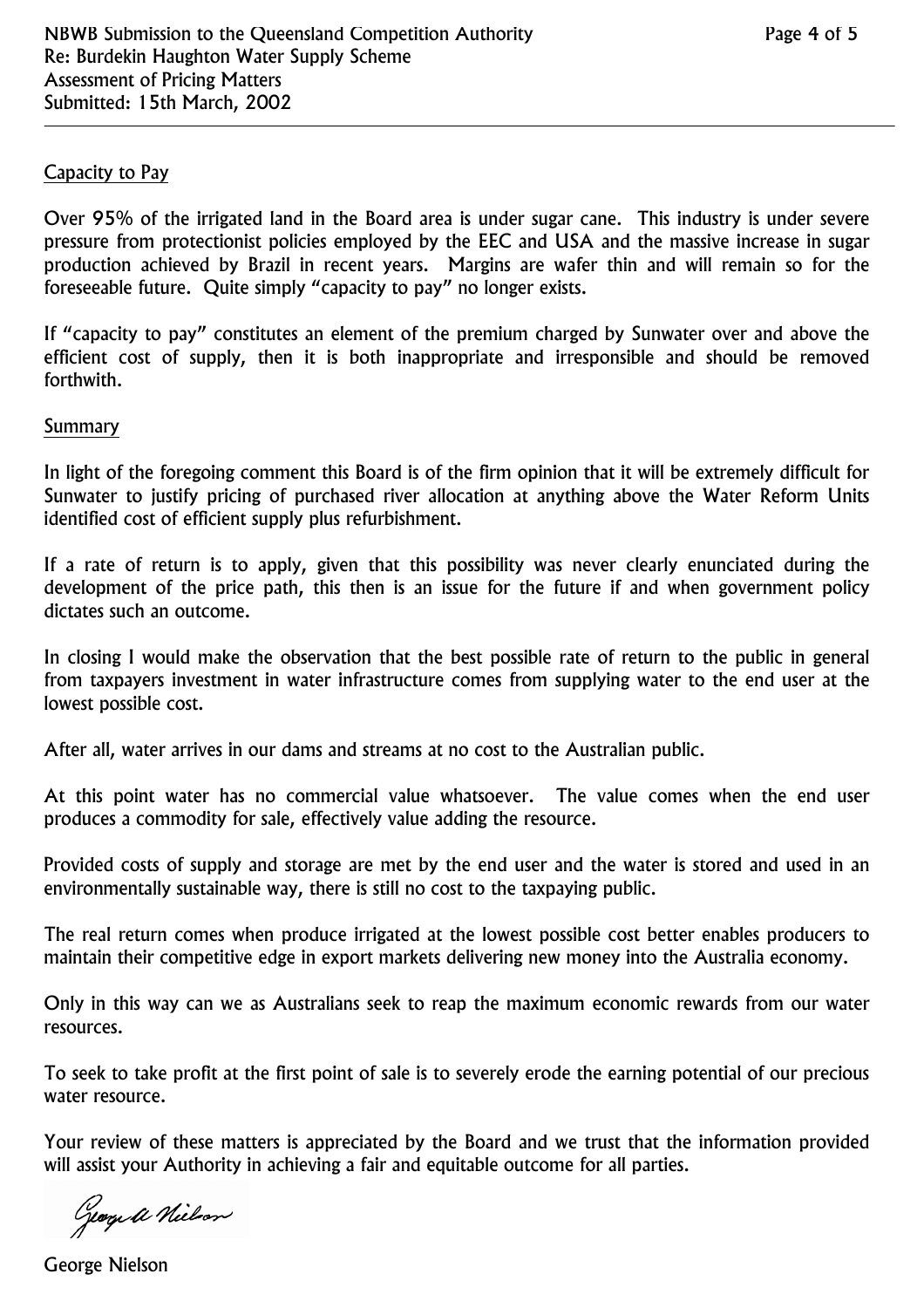#### Chairman NORTH BURDEKIN WATER BOARD